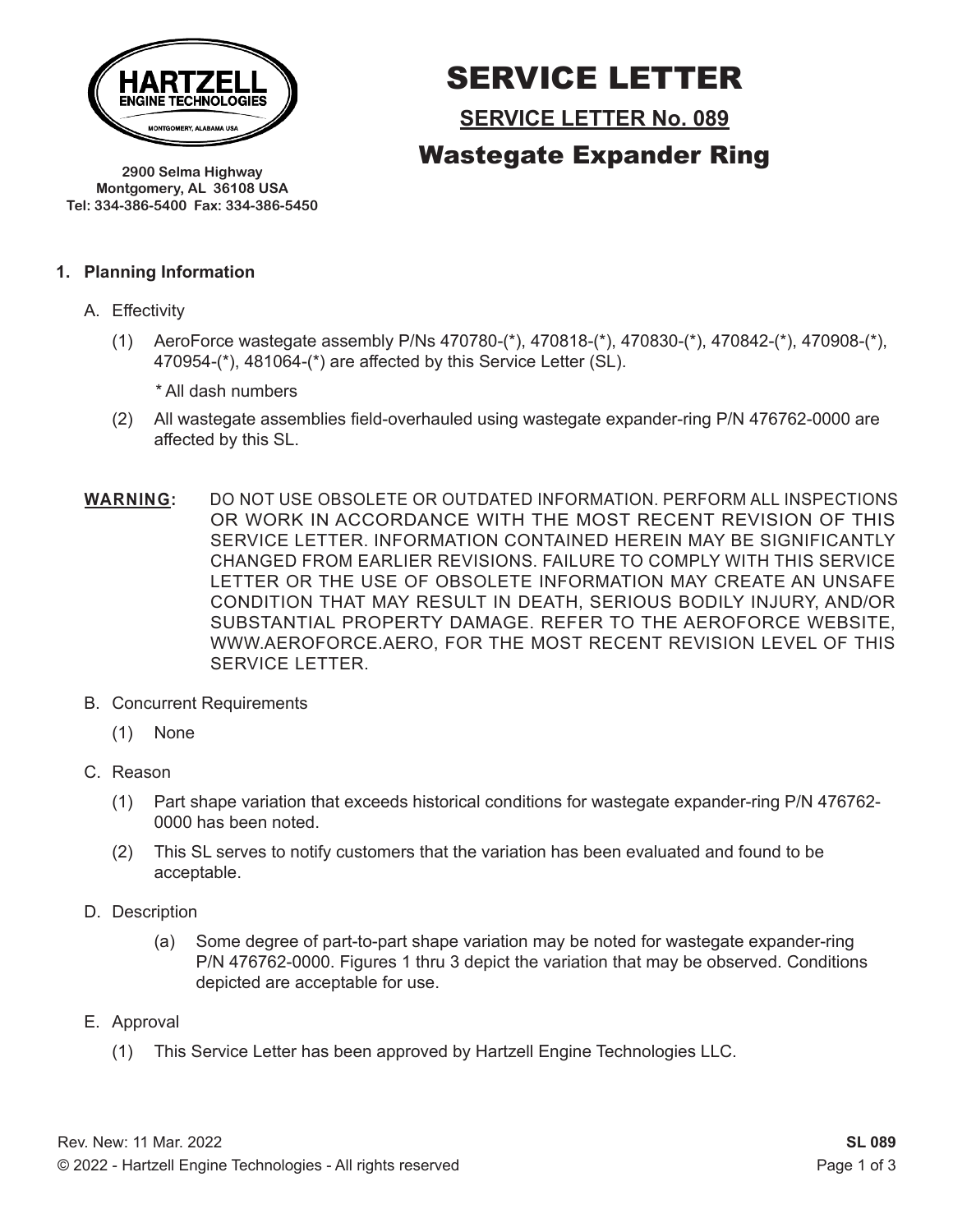## SERVICE LETTER

### **SERVICE LETTER No. 089** Wastegate Expander Ring

#### F. Manpower

(1) No additional man-hours are required.

#### G. References

- (1) HET Manual 400999-0000, *Overhaul Manual-Aircraft Valves & Controls*, Rev. C or later FAA approved revision.
- H. Weight and Balance
	- (1) No Change

#### **2. Materials Required**

A. No material is required.

#### **3. Contact Information**

- A. Contact HET Product Support for all communications regarding the technical content of this Service Letter.
	- (1) Phone +1.334.386.5400 (Option 2)
	- (2) Fax +1.334.386.5450
	- (3) E-mail at techsupport@hartzell.aero
	- (4) Address

Hartzell Engine Technologies LLC - ATTN: Product Support 2900 Selma Highway Montgomery, AL 36108 USA